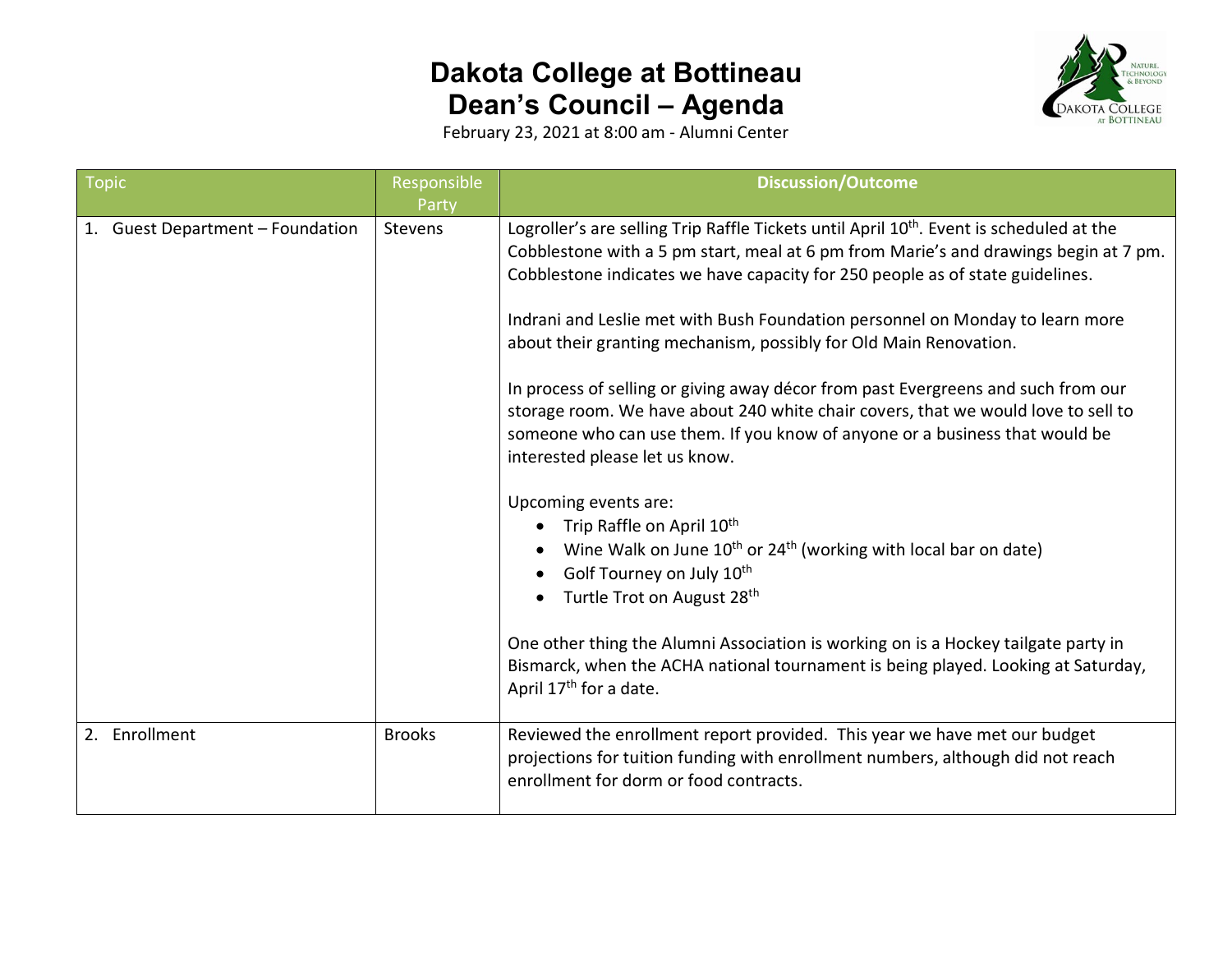## **Dakota College at Bottineau Dean's Council – Agenda**



|    | 3. NDUS & Campus Updates                                    |               |                                                                                                                                                                                                                                                                                                                                                                    |
|----|-------------------------------------------------------------|---------------|--------------------------------------------------------------------------------------------------------------------------------------------------------------------------------------------------------------------------------------------------------------------------------------------------------------------------------------------------------------------|
|    | a. Academic and Student Affairs                             | <b>Brooks</b> | Working on fall class schedule.<br>Working on a setting up a couple new program fees; DMS and Paramedic programs.<br>Registrar search continues with four interviews conducted. Reference checks will be<br>completed this week and the committee will regroup Thursday in hopes of making an<br>offer the end of this week or first part of next week.            |
|    | b. Administrative Affairs /                                 |               |                                                                                                                                                                                                                                                                                                                                                                    |
|    | <b>Business Affairs</b>                                     | Mock          | Lisa reported that the State auditor is kicking off the operational audit this week. She<br>will start working on grant allocations. Lisa Anderson is out this week on leave. Also<br>working with Physical Plant on energy reports that are due. The tuition model and<br>room and board rates will need to be turned in by Friday.                               |
|    | c. Distance Education                                       |               |                                                                                                                                                                                                                                                                                                                                                                    |
|    | Council/Distance Ed and<br><b>Academic Support Services</b> | O'Toole       | Working on online schedules for fall. The online instructor evaluations for online fall<br>semester have been conducted and provided to the department chairs. CHLOE survey<br>is due Friday.<br>Working on an advisory group for dual credit. Kayla has an ALLY ad hoc meeting on<br>Friday. Next week she has an OER conference on Tuesday and Wednesday morning |
|    | d. Public Affairs Council                                   |               | and NCEC on Wednesday also. She will be traveling to Velva HS next week to present<br>dual credit information.                                                                                                                                                                                                                                                     |
|    |                                                             | Hageness      |                                                                                                                                                                                                                                                                                                                                                                    |
|    | e. Athletics                                                |               | This week's CTE spotlight is Natural Resources with Angie Bartholomay interviewing on<br>the radio Wednesday. HRM promotions and mailings are going out. The SRMP is<br>published and will be presented to Dr. Migler and Larry today.                                                                                                                             |
|    |                                                             | Gorder        |                                                                                                                                                                                                                                                                                                                                                                    |
| f. | Chancellor's Cabinet / Dean's<br>Update                     | Migler        | Corey reviewed the game schedule for the week. Discussion held on the possibility of<br>hosting the women's basketball tournaments this year.                                                                                                                                                                                                                      |
|    |                                                             |               | COVID testing is this Wednesday. It is also scheduled for every other Wednesday<br>through March. There is testing the Wednesday before and after spring break.<br>SB2003 and HB1430 will continue to be watched at the Legislative session.<br>If HB1430 is passed it could provide academic and CTE scholarship opportunities.                                   |